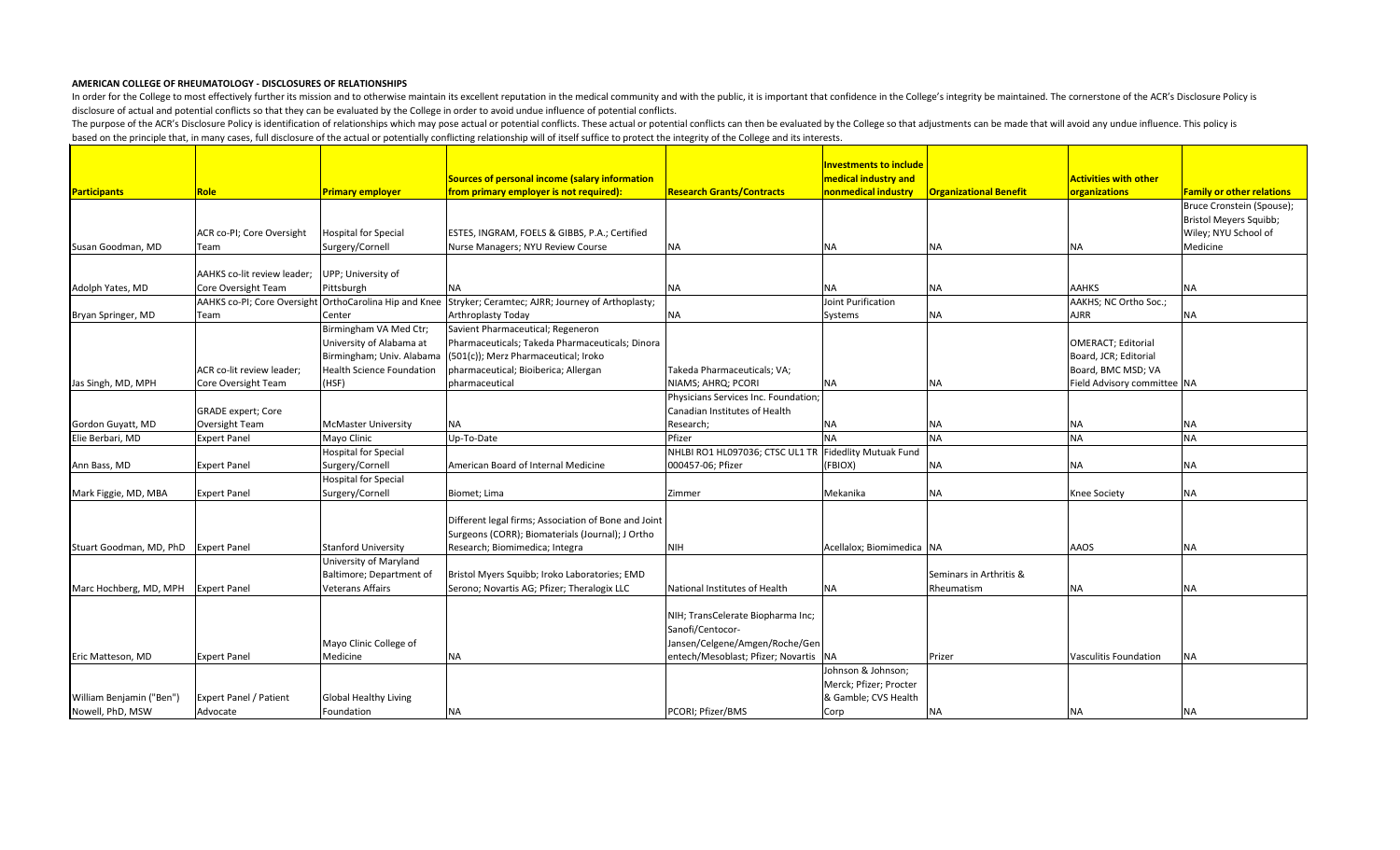|                       |                     |                              |                                                                                |                                    |                           | MN Orthopaedic Society;         |                             |           |
|-----------------------|---------------------|------------------------------|--------------------------------------------------------------------------------|------------------------------------|---------------------------|---------------------------------|-----------------------------|-----------|
|                       |                     |                              |                                                                                |                                    |                           | Journal of Orthopaedic          |                             |           |
|                       |                     |                              |                                                                                |                                    |                           | Research; Bone and Joint        |                             |           |
|                       |                     |                              |                                                                                |                                    |                           | Journal; Journal of Orthopaedic |                             |           |
| Matt Abdel, MD        | Lit Review team     | Mayo Clinic                  | <b>NA</b>                                                                      | NA                                 | NA.                       | Surgery and Traumatology        | NA                          | NA        |
|                       |                     |                              |                                                                                |                                    | myoscience, vector        |                                 |                             |           |
| Vinod Dasa            | Lit Review team     | <b>LSU</b>                   | bioventus                                                                      | <b>DOD</b>                         | medical                   | <b>NA</b>                       | AAOS; Avalere               | NA        |
|                       |                     |                              |                                                                                |                                    |                           |                                 |                             |           |
| Michael George, MD    | Lit Review team     | University of Pennsylvania   | <b>NA</b>                                                                      | <b>NIH</b>                         | NA                        | <b>NA</b>                       | <b>NA</b>                   | NA        |
|                       |                     |                              |                                                                                |                                    |                           |                                 |                             |           |
| Ora Gewurz-Singer, MD | Lit Review team     | University of Michigan       | <b>NA</b>                                                                      | University of Pennsylvania; Oxford | <b>NA</b>                 | ΝA                              | NA                          | <b>NA</b> |
|                       |                     |                              |                                                                                | Pfizer; Rheumatology Research      |                           |                                 |                             |           |
| Jon Giles, MD, MPH    | Lit Review team     | Columbia Univ ersity         | Genentech; Coherus                                                             | Foundation                         | <b>NA</b>                 | ΝA                              | NA                          | NA        |
|                       |                     | Physician Affiliate Group of |                                                                                | Biogen Idec; Human Genome          |                           |                                 |                             |           |
| Beverly Johnson, MD   | Lit Review team     | <b>New York</b>              | Bronx Lebanon Hospital & NY                                                    | Scientist a GSK company            | Johnson & Johnson         | <b>NA</b>                       | <b>NA</b>                   | NA        |
|                       |                     | Southern CA Permanente       |                                                                                |                                    |                           |                                 |                             |           |
| Steve Lee, DO         | Lit Review team     | Med Group                    | <b>NA</b>                                                                      | <b>EMD Serono</b>                  | <b>NA</b>                 | <b>NA</b>                       | NA                          | <b>NA</b> |
|                       |                     | <b>Hospital for Special</b>  | Bernont E&M Annals of Internal Medicine; Up-To-                                |                                    |                           |                                 |                             |           |
| Lisa Mandl, MD, MPH   | Lit Review team     | Surgery/Cornell              | Date                                                                           | <b>NA</b>                          | ΝA                        | ΝA                              | NA                          | NA        |
|                       |                     |                              |                                                                                |                                    |                           |                                 |                             |           |
|                       |                     |                              | AAOS; American Journal of Orthopedics; DJ                                      |                                    |                           |                                 |                             |           |
|                       |                     |                              | Orthopaedics; Johnson & Johnson; Journal of                                    | DJ Orthopaedics; Johnson &         |                           |                                 |                             |           |
|                       |                     |                              | Arthroplasty; Journal of Knee Surgery; Merz;                                   | Johnson; National Institutes of    |                           |                                 | Journal of Arthroplasty;    |           |
|                       |                     |                              | Microport; Orthosensor; Pacira; Sage Products,                                 | Health (NIAMS & NICHD); Ongoing    |                           |                                 | Journal of Knee Surgery;    |           |
|                       |                     |                              | Rubin Institute for Advanced Inc.; Stryker; Surgical Techniques International; | Care Solutions; Orthosensor;       |                           |                                 | Orthopedics; Surgical       |           |
| Michael Mont, MD      | Lit Review team     | Orthopedics                  | TissueGene; U S Medical Innovations                                            | Stryker; TissueGene                | <b>NA</b>                 | <b>NA</b>                       | Techniques International NA |           |
|                       |                     | <b>Hospital for Special</b>  |                                                                                |                                    |                           |                                 |                             |           |
| Peter Sculco, MD      | Lit Review team     | Surgery/Cornell              | <b>NA</b>                                                                      | ΝA                                 | ΝA                        | <b>NA</b>                       | ΝA                          | <b>NA</b> |
|                       |                     |                              |                                                                                |                                    |                           |                                 | American Joint              |           |
|                       |                     | Midwest Orthpaedics at       |                                                                                |                                    |                           |                                 | Replacement Registry;       |           |
| Scott Sporer, MD      | Lit Review team     | Rush                         | Zimmer; SLACK; Northwestern Medicine                                           | Zimmer                             | INA.                      | NA.                             | <b>AAHKS</b>                | NA        |
|                       |                     |                              |                                                                                |                                    |                           |                                 | Texas Ortho. Assoc.;        |           |
| Louis Stryker, MD     | Lit Review team     | UTMB-Galvaston               | <b>NA</b>                                                                      | ΝA                                 | <b>NA</b>                 | <b>NA</b>                       | Aena                        | <b>NA</b> |
|                       |                     |                              |                                                                                |                                    |                           |                                 |                             |           |
|                       |                     |                              |                                                                                |                                    |                           |                                 | Musculoskeletal Infection   |           |
|                       |                     |                              |                                                                                |                                    |                           |                                 | Society; European Knee      |           |
|                       |                     |                              |                                                                                |                                    |                           |                                 | Association; Knee           |           |
|                       |                     |                              |                                                                                |                                    |                           |                                 | Surgery, Sports             |           |
|                       |                     |                              |                                                                                |                                    |                           |                                 | Traumatology,               |           |
|                       |                     |                              |                                                                                |                                    |                           |                                 | Arthroscopy (KSSTA) ;       |           |
| Antonia Chen, MD, MBA | <b>Voting Panel</b> | Rothman Institute            | SLACK publishing; ACI                                                          | Myoscience; 3M                     | <b>NA</b>                 | <b>NA</b>                       | Bone & Joint 360            | <b>NA</b> |
|                       |                     |                              |                                                                                |                                    |                           |                                 |                             |           |
| Jeremy Gilliland, MD  | <b>Voting Panel</b> | University of Utah           | <b>NA</b>                                                                      | Biomet/Zimmer                      | Connextions; OrthoGrid NA |                                 | NA                          | <b>NA</b> |
|                       |                     | UPP Orthopaedic; UPMC        |                                                                                |                                    |                           |                                 |                             |           |
| Mark Goodman, MD      | <b>Voting Panel</b> | <b>Medical School</b>        | Local reviews                                                                  | <b>Illuminoss Medical</b>          | Zimmer Biomet             |                                 |                             |           |
| Michael Huo, MD       |                     | UT Southwestern              | <b>NA</b>                                                                      |                                    | <b>NA</b>                 | <b>NA</b>                       | <b>NA</b>                   | <b>NA</b> |
|                       | <b>Voting Panel</b> |                              |                                                                                | NA                                 |                           |                                 |                             |           |
|                       |                     | <b>Hospital for Special</b>  |                                                                                | NIH/ITN; BMS; Astra-Zeneca;        |                           |                                 |                             |           |
| Kyriakos Kirou, MD    | <b>Voting Panel</b> | Surgery/Cornell              | <b>NA</b>                                                                      | Janssen                            | <b>NA</b>                 | <b>NA</b>                       | ΝA                          | <b>NA</b> |
|                       |                     | Brigham and Women's          |                                                                                |                                    |                           |                                 |                             |           |
| Elena Losina, MD      | <b>Voting Panel</b> | Hospital                     | SBSS, Yale University; UNC                                                     | <b>NIH</b>                         | ΝA                        | SBSS OA&C AC&R                  | <b>NA</b>                   | NA        |